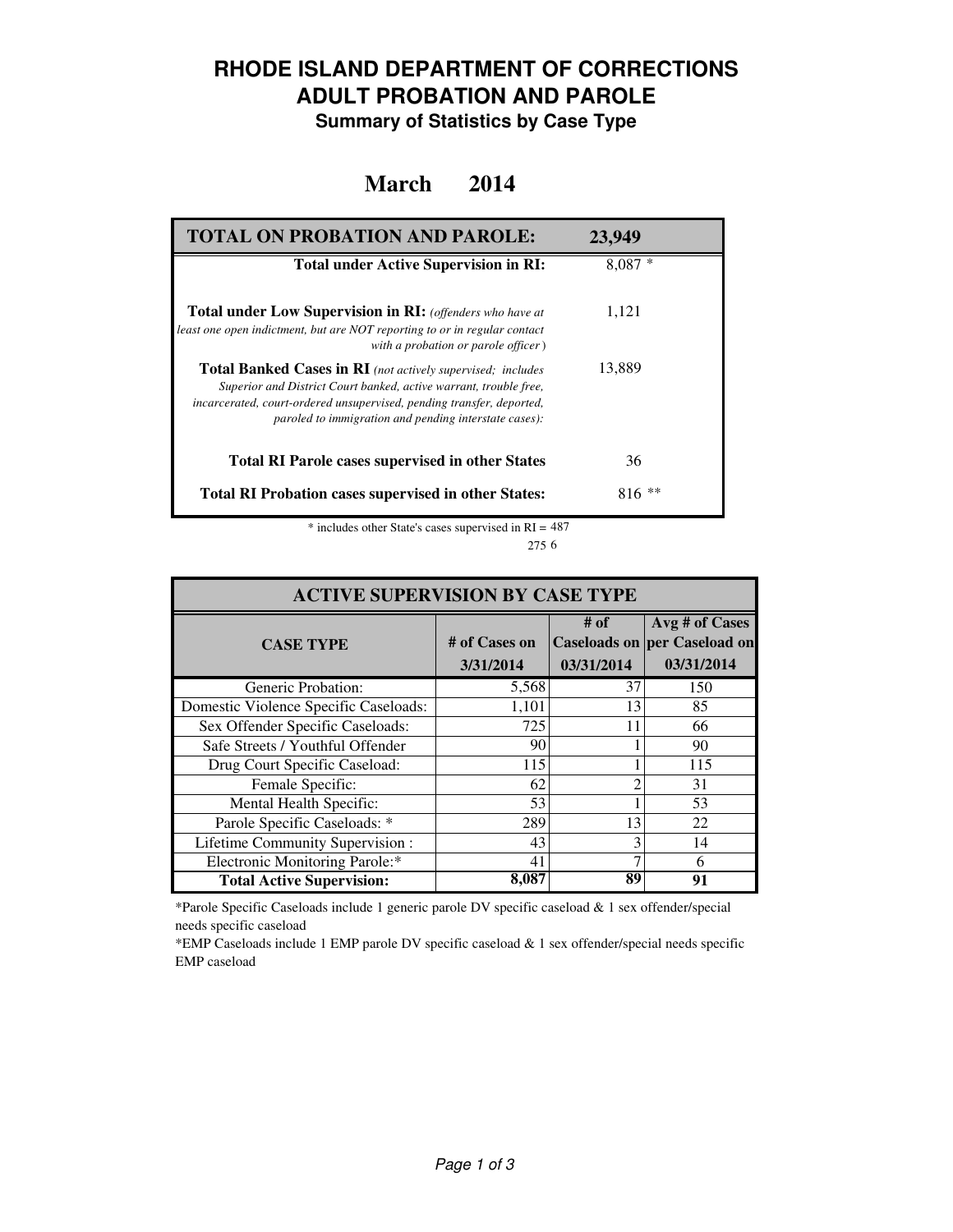# **RHODE ISLAND DEPARTMENT OF CORRECTIONS ADULT PROBATION AND PAROLE**

**Summary of Statistics by Case Type**

| NEW CASES AND CLOSED CASES BY CASE TYPE <sup>-1</sup> |                                                |                                       |                                                             |                                          |  |
|-------------------------------------------------------|------------------------------------------------|---------------------------------------|-------------------------------------------------------------|------------------------------------------|--|
| <b>CASE TYPE</b>                                      | <b>New Cases</b><br>During the<br><b>Month</b> | <b>Total New</b><br><b>Cases CY14</b> | <b>Cases</b><br><b>Closed</b><br>During the<br><b>Month</b> | <b>Total Cases</b><br><b>Closed CY14</b> |  |
| Generic Probation:                                    | 287                                            | 848                                   | 179                                                         | 560                                      |  |
| Domestic Violence Specific Caseloads:                 | 69                                             | 197                                   | 35                                                          | 108                                      |  |
| Sex Offender Specific Caseloads:                      | 9                                              | 38                                    | 6                                                           | 13                                       |  |
| Safe Streets / Youthful Offender                      |                                                |                                       |                                                             | 0                                        |  |
| Drug Court Specific Caseload:                         | 6                                              | 17                                    |                                                             | $\mathfrak{D}$                           |  |
| Female Specific:                                      | $\theta$                                       | 0                                     |                                                             |                                          |  |
| Mental Health Specific:                               | $\Omega$                                       | 0                                     |                                                             | $\mathfrak{D}$                           |  |
| Parole Specific Caseloads: *                          | 13                                             | 44                                    |                                                             |                                          |  |
| Lifetime Community Supervision:                       | $\theta$                                       | 6                                     |                                                             |                                          |  |
| Electronic Monitoring Parole:*                        | 2                                              | 21                                    |                                                             | 19                                       |  |
| <b>Total for Active Supervision Cases:</b>            | 387                                            | 1.173                                 | 227                                                         | 713                                      |  |

<sup>1</sup>This chart excludes all cases assigned to the MSU, regional low supervision or warrant, District Court incarcerated cases and court-ordered unsupervised cases. It also does not include any cases transferred from one caseload to another EXCEPT cases transferred from caseload 196 - Probation Hold status.

| <b>BANKED CASES</b> (not actively supervised)                             |                          |            |  |
|---------------------------------------------------------------------------|--------------------------|------------|--|
| <b>CASE TYPE</b>                                                          | # of Cases on 03/31/2014 |            |  |
| <b>Minimum Supervision Unit (Superior Court Cases) Total:</b>             |                          | 10,448     |  |
| Trouble Free/Active Warrant Cases:                                        | 7,773                    |            |  |
| Court Ordered Unsupervised Cases:                                         | 293                      |            |  |
| <b>Incarcerated Cases:</b>                                                | 1,954                    |            |  |
| <b>Deported Cases:</b>                                                    | 428                      |            |  |
| <b>District Court Administratively Banked Cases Total:</b>                |                          | 2,831      |  |
| <b>District Court Incarcerated Cases Total:</b>                           |                          |            |  |
| <b>District Court court ordered unsupervised cases Total:</b>             |                          | 76         |  |
| <b>Cases Paroled to Immigration or Another Jurisdiction:</b>              |                          | 12         |  |
| <b>Active Parole Warrants</b> (not included in active supervision totals) |                          | 42         |  |
| <b>Regional Probation Warrant Cases:</b>                                  |                          | <b>380</b> |  |
| <b>Transfer Pool Cases:</b>                                               |                          | 90         |  |
| <b>Others States Cases Pending RI Interstate Acceptance:</b>              |                          |            |  |
| <b>Banked Total:</b>                                                      |                          | 13,889     |  |